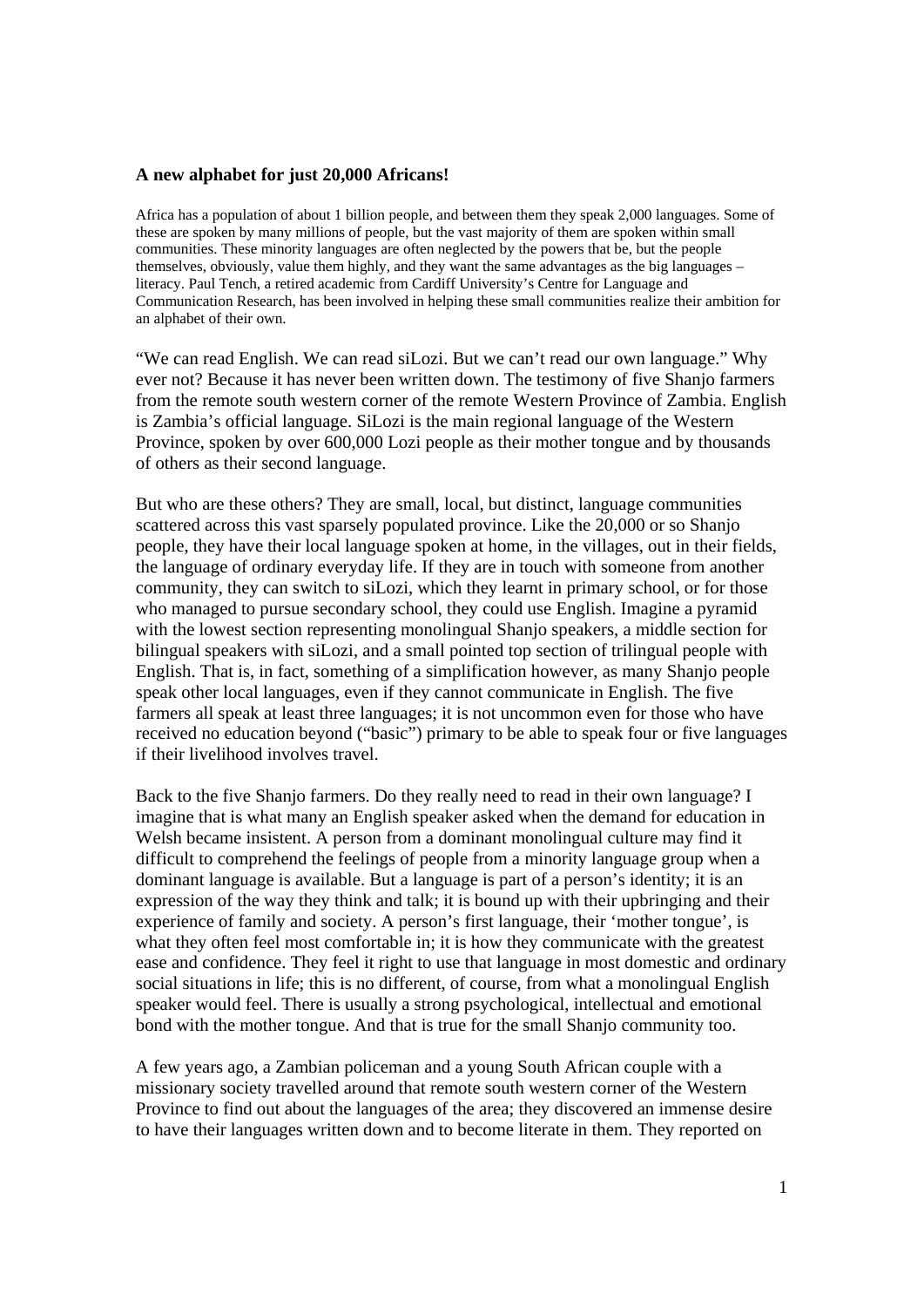one occasion, "We learned that the people had been waiting months for our visit. The *indunas* (chiefs), school headmaster and clinic officer organized a community meeting, which more than 70 village elders attended. They were extremely happy and grateful to God, and chose six translators to send to a training workshop. They called this work a fulfilment of their people's dreams." Something similar happened in the Shanjo community earlier this year, and so I was invited to help, as a linguist, with the development of their alphabet.

I met the five farmers at the beginning of July. They travelled up to Mongu, the capital "city" of the Western Province, where there were facilities for them and me to stay, so that we could concentrate on the job in hand. Four of them were in their 50s, I would say, with one younger man of 25, who was the only person with secondary education. Two of the older men had received some training as church leaders, in English, and the other two struggled a bit at first in English, but quickly grew in confidence as the weeks passed by. They were all subsistence farmers; that is, they grew enough maize, millet and sorghum for their domestic use; they all kept a herd of cattle and they all managed a smallholding with chickens and so on and vegetable gardens to supply their family and neighbours.

And now here they were, seated at a table ready to do "academic" work on their language. And how they worked! These were men with a mission, appointed by their communities. Their neighbours in the area were a step ahead of them, with their little booklets on how to write and read their languages, and these Shanjo farmers did not want their own community to be left behind! I marvelled at all this; these men were hardy men, used to a daily outdoor life, physical hard labour, skilled in their various farming tasks, and now they were ready to confine themselves to a table indoors and for study.

I explained to them how we would proceed. They chose one man, a church pastor, to give a short explanation, in the Shanjo language, of the importance of training oxen for effective farming. And then each man wrote it down the best way they could. They did it individually, and then compared their efforts. There was, surprisingly, a great deal of agreement. How did they manage it? Well, language is all in the mind, including spelling and pronunciation. They knew the spelling of English and siLozi, and they applied this as best as they could to the sounds of the words in their own language. Then they discussed things together in their mother tongue, and came up with agreed solutions to any problems that arose. I kept a tally of the letters they used and arranged them in a chart that reflected phonetic patterns, which enabled me to check for other possibilities. Then we studied another little story. This yielded more sounds and letters. Then I got them to think of scores of words around different themes, to check for other sounds and, incidentally, give them practice in the new tentative spelling system that had begun to emerge. Next, I got one man to compose a brief account of the Shanjo people with the help of the others, which was a further way of testing out that developing spelling system – and what they produced was the first ever piece of original Shanjo literature!

And so on we went, adding hundreds of new words, until we were able to produce a mini dictionary of 500 words. I learnt that they called their language ciShanjo. You take the name of the people, and add a prefix to indicate the *language* of those people. CiShanjo is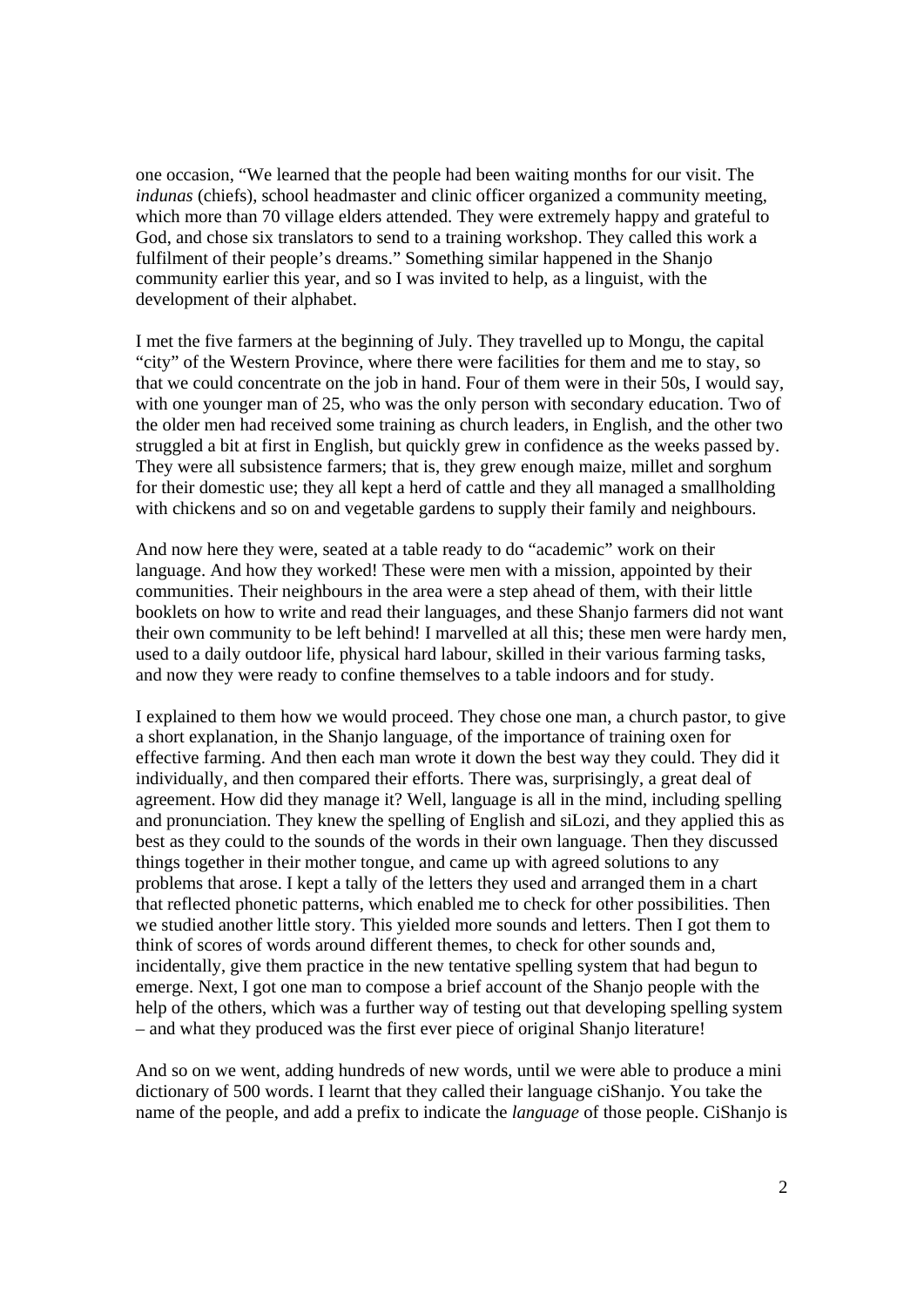a tone language; that is, some words are distinguished by high or low pitches on certain syllables. So, for instance, *ivu* with a low tone means "wasp", but *ívu* with a high tone means "soil"; for that reason it is necessary to add an accent to indicate the high tone. Another, rather, 'ticklish' example involves a pair of words for "white people" and "insects" – got to get that one right! *Makuwa* for "insects", *makúwa* for white people.

We began to examine the grammar of nouns and verbs, so that we could begin to determine where the spaces between words should come. Then, after two weeks I was able to put together a little 27 page booklet on how to write and read ciShanjo, with the tiny bit of grammar we had investigated, the three pieces we had studied – now in their final, approved, form – and the mini dictionary. This was very rapid progress, but I had had the advantage of spending time with similar languages at a workshop in Mongu earlier this year. The spelling of ciShanjo proved to be very similar to that of siLozi, which I had already studied. The group of men were outstanding in their commitment, initiative and skills of analysis – five good farmers who had *never* done *anything* like this before. They were full of enthusiasm, and then full of excitement, as the written form of their very own language began to take firm shape. A young Shanjo woman was able to read everything without much difficulty, which gave us confidence that the spelling proposals would succeed with the rest of the community.

It would be good for the Shanjo people's sense of self-worth, their dignity, pride in their distinctive culture, their standing in the region, not only to be literate in their own language, but also to develop their own literature and to give visual expression in public signs, at school and in all their institutions. Just like Welsh in Wales.

Primary education in the mother tongue is a "commodity" that Wales can be proud of, and can export. The mother tongue in early education enhances *cognitive* development, because it is the language of a child's thinking, understanding, knowing and learning. It has a *psychological* advantage in that it is the language that children are at ease in; there is no extra, special, effort in attention as there is when a less familiar language is used. It has *social* advantages too; it is the language of informal education in the family, of communication in ordinary daily life, the language of learning social relationships and responsibilities. Similarly in *cultural* terms, as the language of identity, of personal and family belonging to a community; it is the language of stories, poetry, entertainment, with distinctive styles and forms; it acts as a safeguard against increasing urbanization and global electronic communication. There is also a *national* dimension to this: there is no reason why primary education should not reflect a nation's multilingual heritage; language policies can promote minority languages, as well as introduce the languages of wider communication, and all this will help to integrate minority communities into the national consciousness – otherwise resentment might set in. You could even argue for a kind of *philosophical* reason for maintaining minority languages, because they represent a way of observing the world with a distinctive perspective.

While politicians might consider such matters, the churches speed away with their aims of translating the Gospels, producing hymnbooks and other aids. Indeed, those five Shanjo farmers went back home not only with their 27 page booklet on their alphabet, but